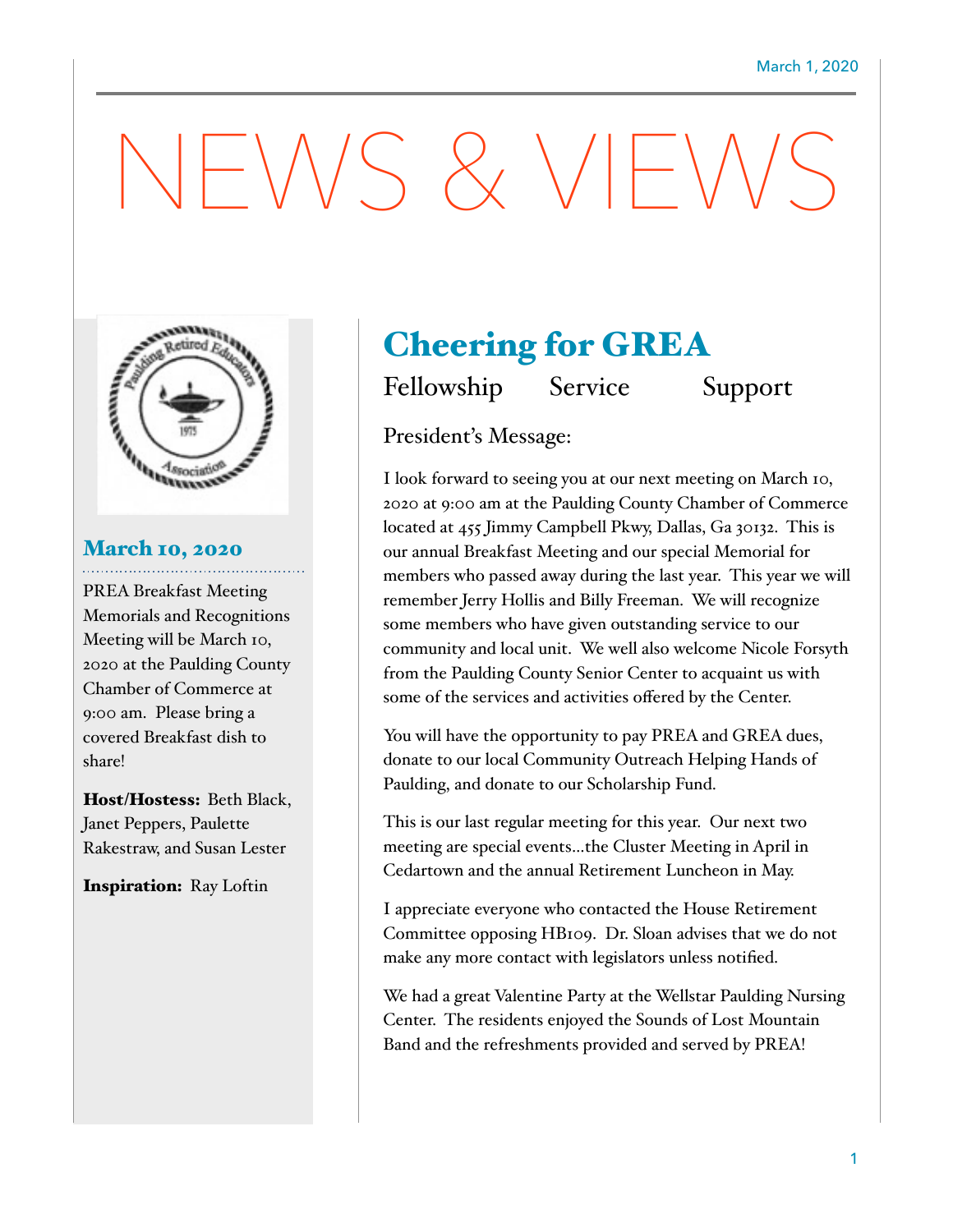**Community Outreach:** Paulding County Helping Hands. Please bring donations for Helping Hands to our March Meeting.

#### **Dates to remember:**

April 2, 2020 Cluster Meeting at Cherokee Country Club, Cedartown, Ga 11:00 am to 1:00 pm

May 5 - 7, 2020 Annual GREA Convention a Stone Mountain, GA

May, 2020 PREA Meeting to Celebrate with the 2019-2020 retirees.

**Donation to the PREA Scholarship Fund to help other teachers continue their work in Educating the students of Paulding County may be made to Susan Lester at our March Meeting.**

I look forward to seeing you on March 10th. Please bring a covered dish, and Bring A New Member!!!

Barbara Cohran 770-445-3006 [babscc@gmail.com](mailto:babscc@gmail.com)

A big Thank You to all who helped with the Valentine Party at the Paulding Wellstar Nursing Home!